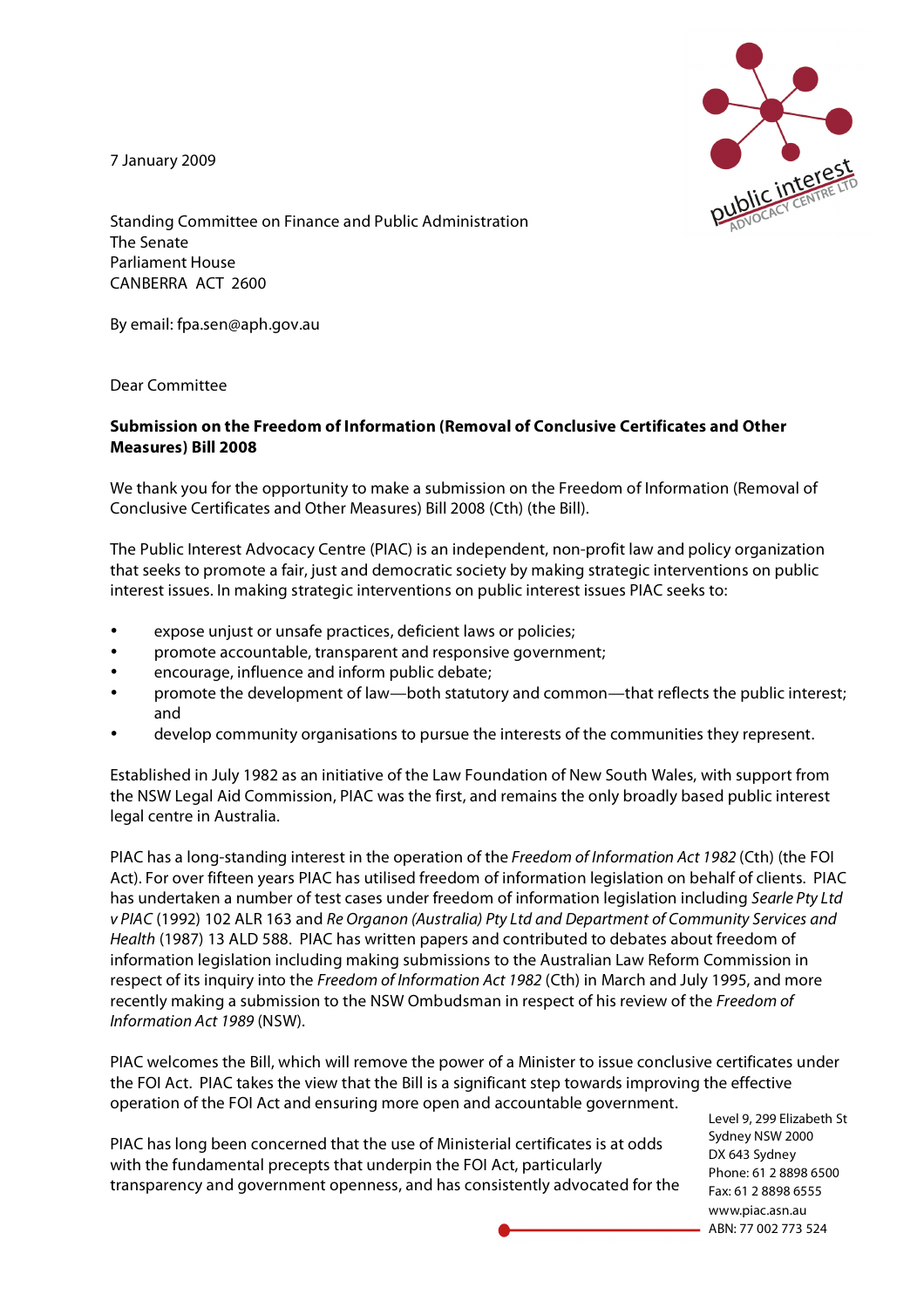repeal of the conclusive certificate provisions. As the Australian Law Reform Commission (ALRC) commented in its joint report with the Administrative Review Council in 1995:

… it is inappropriate that a Minister is able to issue a conclusive certificate in respect of deliberative process documents. Decisions to withhold documents revealing deliberative processes, which are in the majority of cases the decisions of officials, should always be reviewable. Absence of a conclusive certificate provision will not reduce the capacity of agencies to exempt deliberative process documents if disclosure would be contrary to the public interest, for example, because of legitimate questions of timing. It will, however, mean that an agency's assessment of the balance between ensuring government efficiency and the public interest in disclosure of the particular information will be open to external scrutiny. The abolition of conclusive certificates, together with the FOI Commissioner's guidelines on applying a public interest test, will make it easier to ensure that the correct balance is achieved. 1

PIAC agrees with the ALRC's comments in its 1995 report and submits that they apply with equal force to documents claimed to be exempt pursuant to sections 33, 33A, 34 and 35 of the FOI Act. PIAC notes that the Bill has gone beyond the ALRC and ARC's recommendations in respect of conclusive certificates, and proposes to abolish entirely the use of certificates under the FOI Act. PIAC supports this reform.

While the abolition of conclusive certificates is consistent with the principles of open and transparent government, PIAC is concerned that some provisions of the Bill are not. Proposed subsection 7(2B) would exclude for the first time from the scope of the FOI Act documents in the hands of government Ministers, which originated within or were received from certain defence or security agencies. Subsection 7(2A) already immunises all such documents while they remain in the hands of those agencies.

Proposed subsection 7(2B) would exclude completely from the scope of the FOI Act certain categories of documents that might, under the current Act, be held not to be exempt in the absence of a conclusive certificate. Under the current provisions of the FOI Act, a Minister has the option of issuing a conclusive certificate over part only of such a document, and/or to release a copy from which the material of concern has been redacted.<sup>2</sup> Under the proposed amendments, these options are not available, the entire document being automatically excluded from the operation of the Act.

An applicant already faces a heavy onus in attempting to overcome a claim for exemption in relation to defence or security documents under paragraphs 33(1)(a) and (b), particularly given the broad interpretation given to national security, defence and international relations by the Courts. <sup>3</sup> PIAC considers that entirely excluding a new category of documents, not presently excluded from the operation of the FOI Act, is contrary to the principle of open and transparent government and winds back, in relation to defence and security documents, the advances of this principle made by the abolition of conclusive certificates.

PIAC is concerned that subsection 7(2B) has the potential to exclude documents in the hands of Ministers evidencing conduct that lacks or has exceeded lawful authority, or reports that have already been disclosed to persons or bodies the subject of investigation. <sup>4</sup> The proposed amendments fail to leave open any avenue to distinguish between documents the disclosure of which might pose a genuine threat to security or to the national interest, and those that merely have the potential to

<sup>&</sup>lt;sup>1</sup> Australian Law Reform Commission and Administrative Review Council Report 77 Open Government: A Review of the Federal Freedom of Information Act 1982 (1995) paragraph 9.19.

<sup>&</sup>lt;sup>2</sup> Freedom of Information Act 1982 (Cth) ss 33(3), 22(1).

See, Freedom of Information Act 1982 (Cth) s 4(5); see also Re Hocking v Department of Defence (1987) 12 ALD 554, Re Maher and Attorney-General's Department (1985) 7 ALD 731.

<sup>&</sup>lt;sup>4</sup> See, for example, Freedom of Information Act 1988 (NSW) Sch 1, cl 4A(2), in which such pubic interest qualifications to claims of exemption based on national security and anti-terrorism concerns already exist.